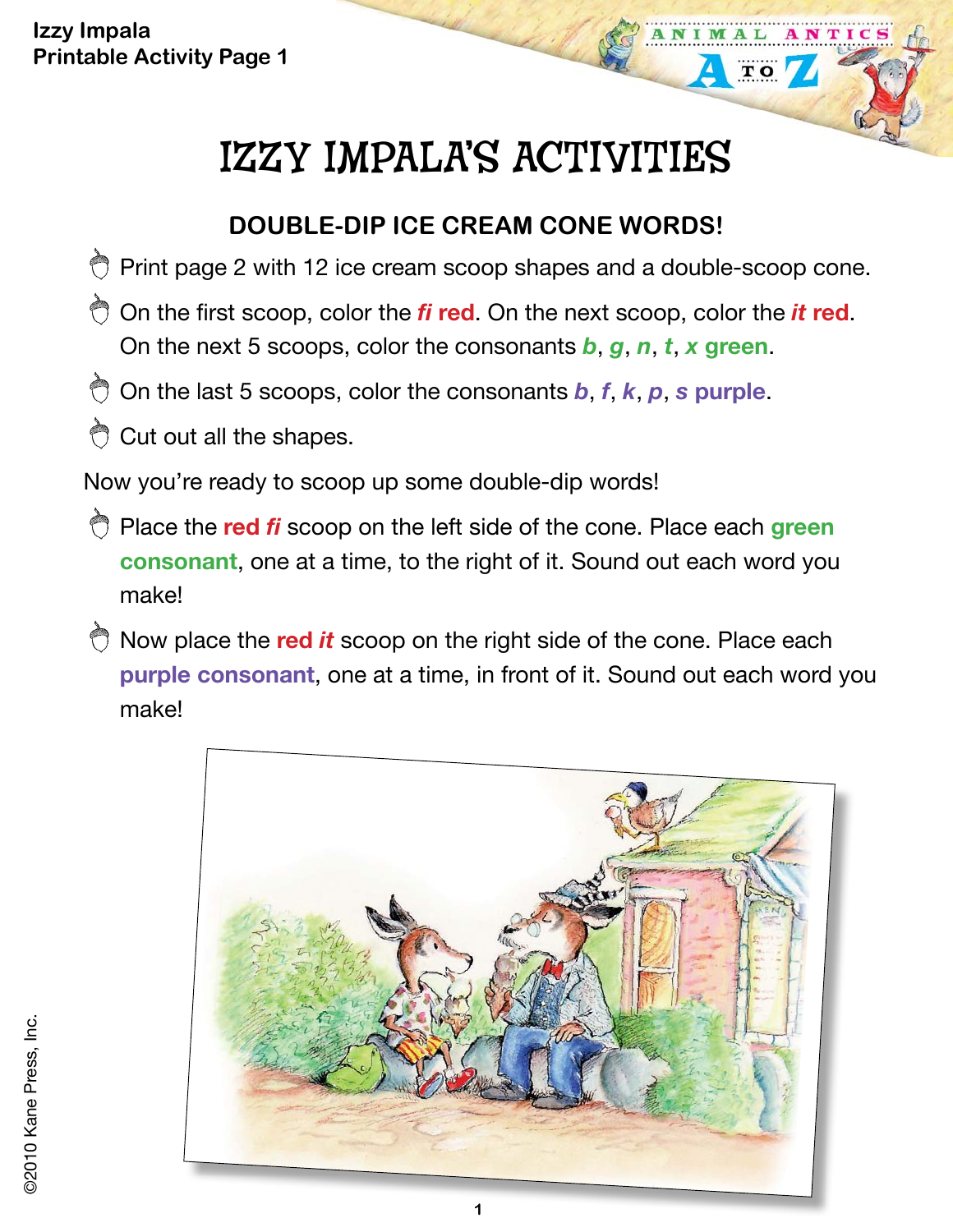**Izzy Impala Printable Activity Page 2**

**For use with DOUBLE-DIP ICE CREAM CONE WORDS!** 



ANIMAL

Д

ANTICS

TO 7

@2010 Kane Press, Inc. ©2010 Kane Press, Inc.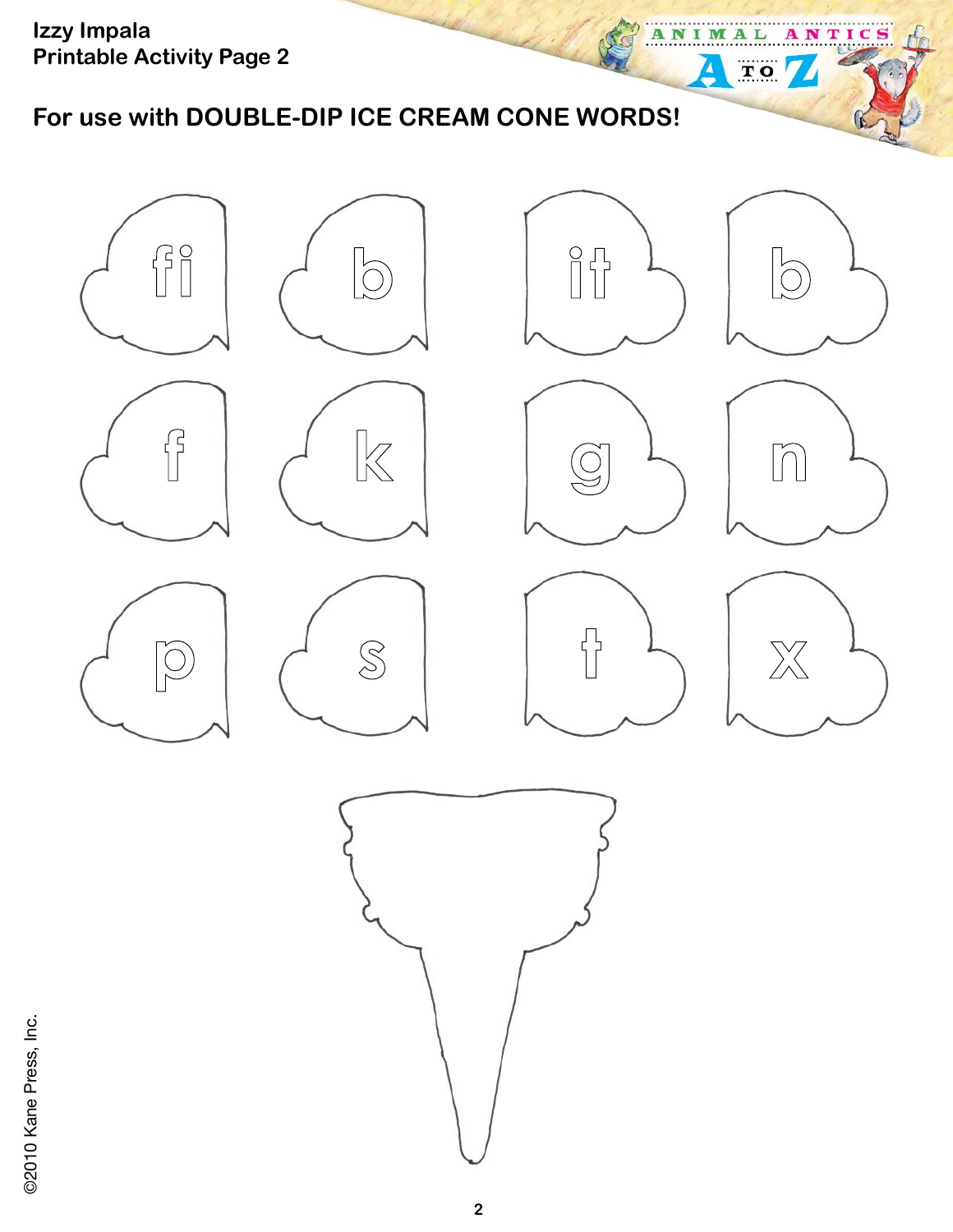### **HELP IZZY AND DOC FIND THE ICE CREAM SHOP!**

NTIC

 $\overline{\mathbf{T}}$  O

- Print pages 4 and 5. Page 4 has pictures of 6 *short i* words and 9 *long i* words. Page 5 has a picture of Izzy's *short i* path to the ice cream shop and Doc's *long i* path to the ice cream shop. As you can see, Doc has a longer path than Izzy!
- Color the pictures of the **short i** and **long i** words if you like. Then cut them out, mix them up, and place them in a pile with the pictures facing down.
- $\bigcirc$  Take one picture at a time from the pile. If the word for the picture contains a *short i* sound, place it on a square in Izzy's path. If the word for the picture contains a *long i* sound, place it on a square in Doc's path.
- Did both Izzy and Doc make it to the ice cream shop?

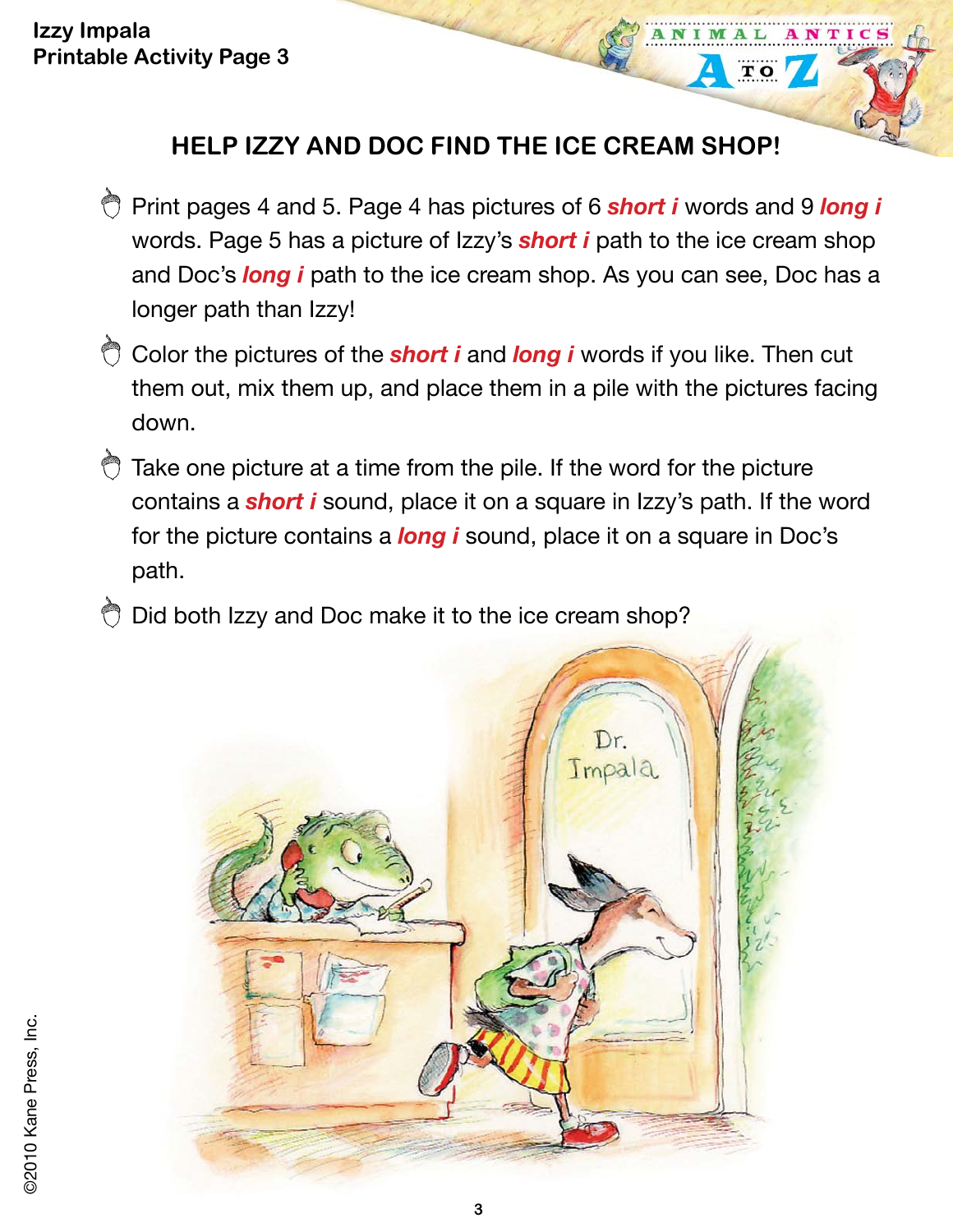**For use with HELP IZZY AND DOC FIND THE ICE CREAM SHOP!** 

A

M

 $\overline{\mathbf{T}}$  O

т л C



(Pictures: pig, tiger, bike, mitten, fire, fish, kite, kitten, dice, knife, island, igloo, tie, zipper, pie)

**4**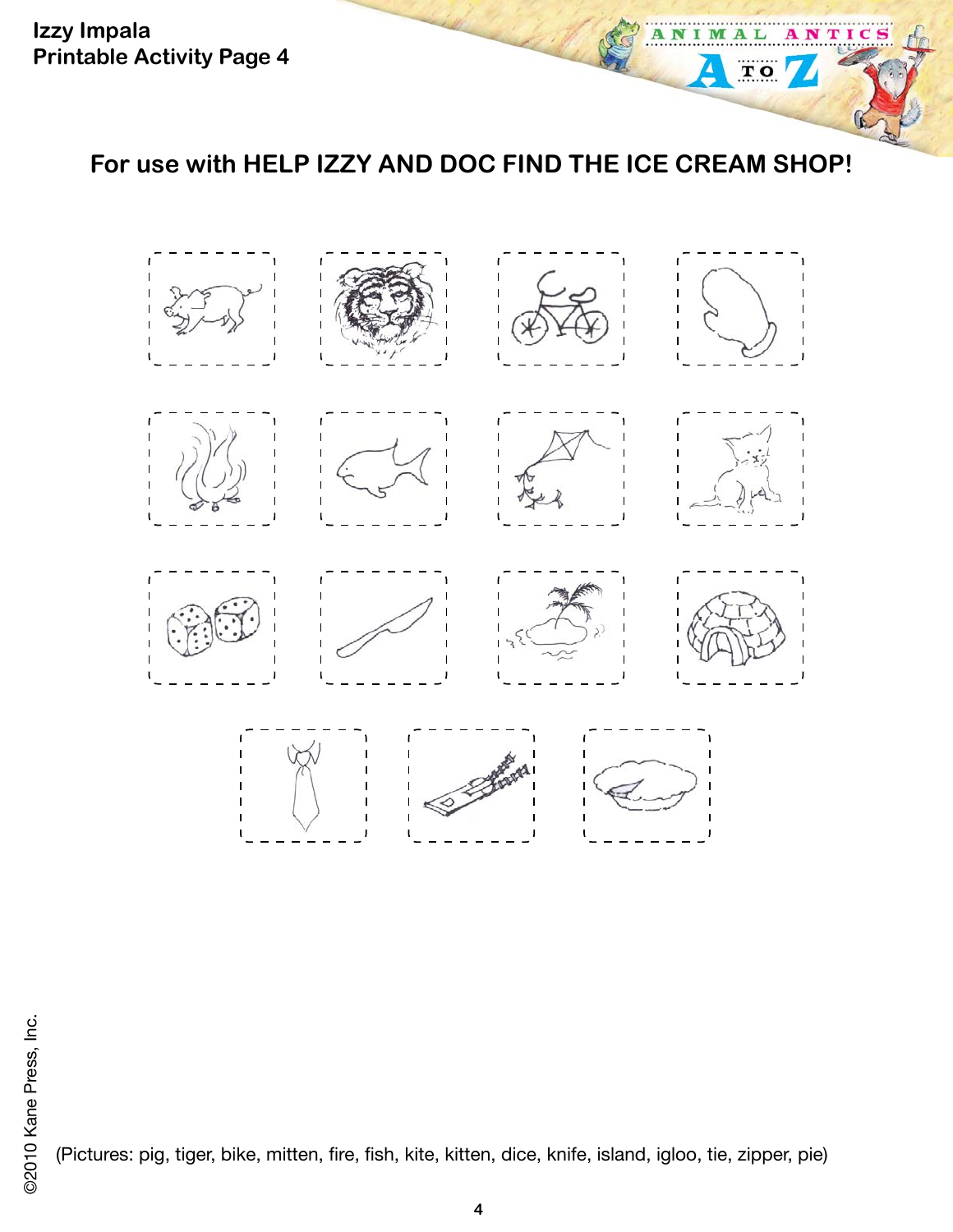

@2010 Kane Press, Inc. ©2010 Kane Press, Inc.